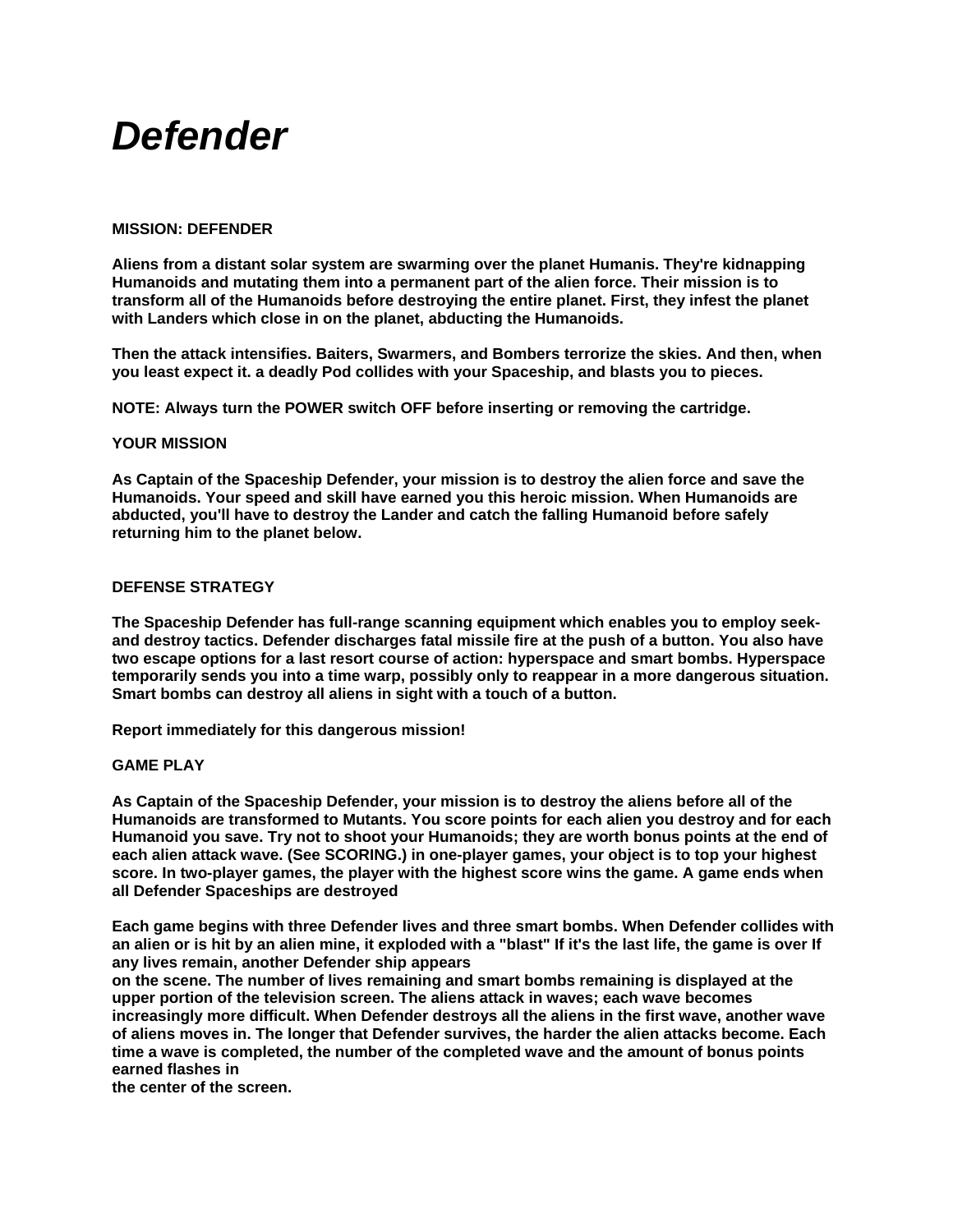**The alien force is made up of six different types of ships: Landers, Bombers, Swarmers, Baiters, Mutants, and Pods. Landers are the first to appear They search the planet for Humanoids to kidnap and mutate. Bombers lay mines to trap you. You cannot shoot mines, so it's best to avoid them. Swarmers are housed in Pods. Several Swarmers are released each time a Pod is destroyed. They track you very closely so kill them the instant they appear. Baiters usually appear near the end of a wave. They're large, they shoot fast, and they move faster than Defender A Mutant is a transformed Humanoid. Mutants are very dangerous; use all your energy to kill them. If the Landers kidnap all the Humanoids and carry them to the top of the screen to transform them into Mutants, the entire planet explodes. The most deadly alien of all is the mother ship also known as a Pod. When a Pod is destroyed, it releases 1 to 9 deadly Swarmers.** 

# **YOUR DEFENSE**

**Defender fires missiles to blast the alien ships. But, when things look real bad, Defender can employ one of two last resort weapons. First, you have three smart bombs which blow up every alien in sight. With every 10,000 points you score, you earn another smart bomb and another Defender life. Use smart bombs sparingly and strategically It's a good idea to keep one smart bomb in reserve in case you get stuck and need a little help to earn another Defender life.** 

**When you use a smart bomb, you earn points for every alien it destroys on the screen. Another weapon that can be used as a last resort is hyper-space. This device enables Defender to disappear, warp through time and space, and reappear somewhere else on the screen. You have no control over where you'll reappear Hyperspace can be tricky and dangerous. Sometimes invisible space matter can blow up your spaceship during the time warp. Try to use hyperspace only when** 

**you have no other alternative. (See USING THE CONTROLLERS for using smart bombs and hyperspace.)** 

# **USING THE SCANNER**

**Your scanner is located at the top center of the screen. It works like a radar screen to reflect alien attacks in your viewing screen and at long range distances. The scanner provides the following important information:** 

**\* How many aliens are approaching, what kind of aliens they are, and what their positions are.** 

- **\* Where the Humanoids are being abducted by Landers.**
- **\* How many Humanoids remain and where they are.**

**Each blip on the scanner represents an object in the game. Your playing area is bracketed by short line in the center of the scanner The blips are colored to help you distinguish between different alien ships. Get into the habit of monitoring the scanner to help you destroy aliens and defend Humanoids.** 

# **RESCUING HUMANOIDS**

**Here's where the heroics come in. Your mission is to destroy aliens while protecting Humanoids. At the end of a wave, you score 100 bonus points for every Humanoid survivor, multiplied by the number of the wave just completed (up to a maximum of 500 bonus points)** 

**All the Humanoids are stranded helplessly on the planet at the bottom of the screen. You are their only hope for survival. Use the scanner to patrol their positions. When a Humanoid is being abducted by a Lander, you'll hear his cry for help. Go to his rescue immediately The scanner is the fastest way to spot his position. There** 

**are two techniques for rescuing a Humanoid:**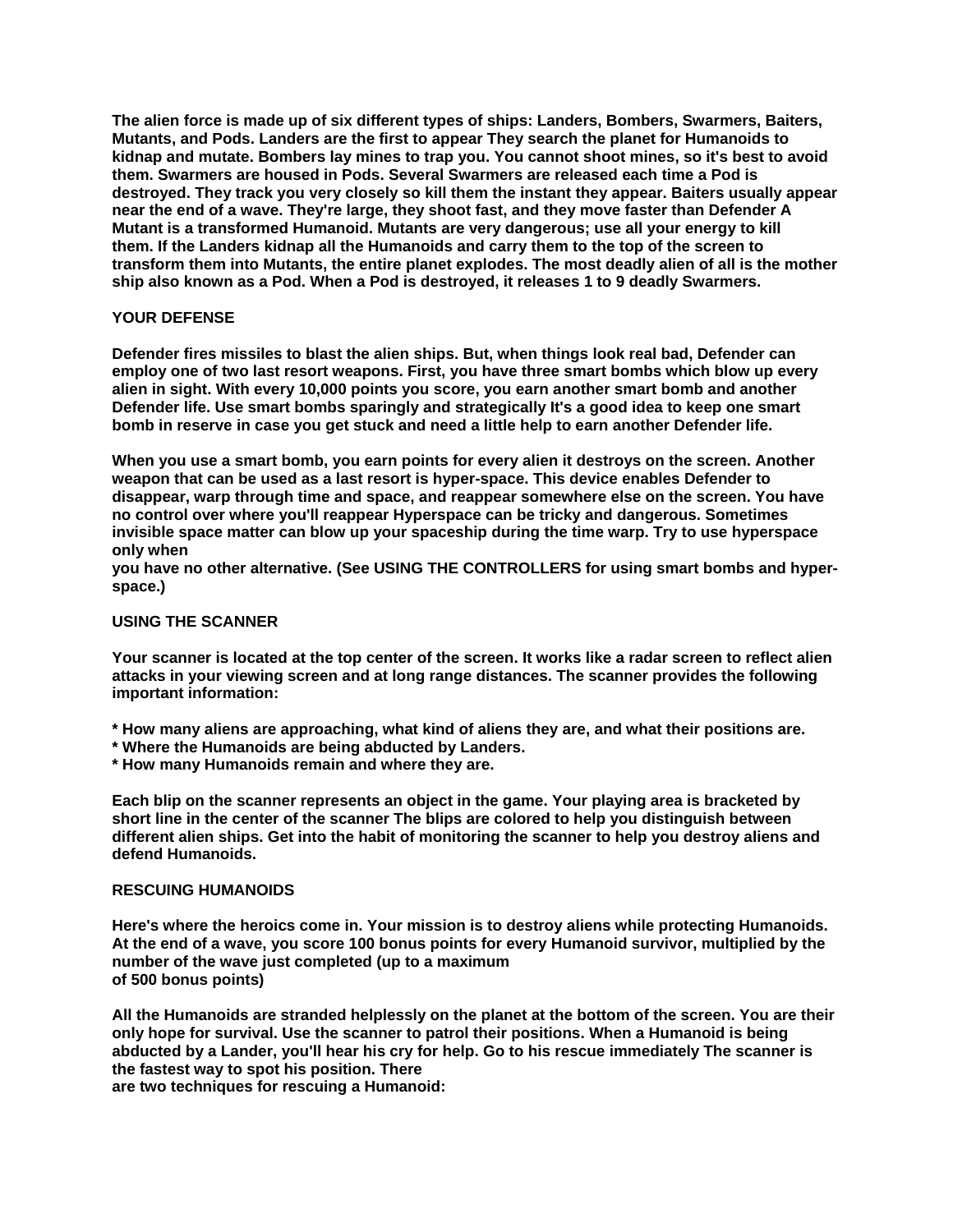- **\* Destroy the Lander and let the Humanoid fall back to the planet.**
- **\* Destroy the Lander catch the Humanoid, and carry him back to the planet.**

**Letting the Humanoid fall to the planet is only effective if the Humanoid is close enough to land safely Experiment to find out what a safe distance is. If the Humanoid falls safely to the planet, you score 250 points plus 150 points for destroying the Lander If he crash lands, you only score the 150 points for destroying the Lander.** 

**Catching a Humanoid in midair is more difficult and is worth more points. To catch a Humanoid, shoot the Lander and maneuver Defender to touch the Humanoid, then bring him back to the planet. If you succeed, you earn 1000 points plus 150 points for destroying the Lander If you catch the Humanoid but don't return him safely you earn 500 points plus the 150 points for destroying the Lander.** 

**NOTE: You may carry any number of Humanoids at a time. If you are carrying Humanoids at the end of a wave, they count as survivors and the program automatically returns them to the planet** 

#### **MUTANT TAKEOVER**

**If Defender does not succeed in protecting a Humanoid/ a Lander abducts him and carries him up into space and transforms him into a Mutant. Mutants then return to attack the planet. When all of the Humanoids become Mutants, the planet will explode. You continue playing to score points. If you survive past the next four** 

**waves, all Humanoids are reincarnated, and the planet below is rebuilt.** 

#### **USING THE HAND CONTROLLERS**

#### **SPACESHIP DEFENDER**

**Use the controller stick to thrust the Spaceship Defender up, down, right, and left through space. Also use the controller stick to catch falling Humanoids.** 

**MISSILES** 

**Press the left controller button to fire missiles at aliens.** 

#### **SMART BOMBS**

**Press the right controller button to detonate a smart bomb.** 

#### **HYPERSPACE**

**Press the 0 button to enter hyperspace.** 

#### **START THE GAME**

**Insert your COLECOVISION cartridge into your Coleco system and turn on the machine. The game will start automatically** 

# **RESET**

**Press # to restart the game.** 

# **PAUSE**

**Press \* to suspend a game in progress. To continue play press \* again.** 

#### **SCORING**

**Your score appears at the top of the screen. Lives remaining and smart bombs remaining are displayed next to the score. At the end of each wave, you score 100 bonus points for each surviving Humanoid, multiplied by the number of the wave, up to a maximum of 500 bonus points. You earn an additional DEFENDER life and smart bomb every 10,000 points.**